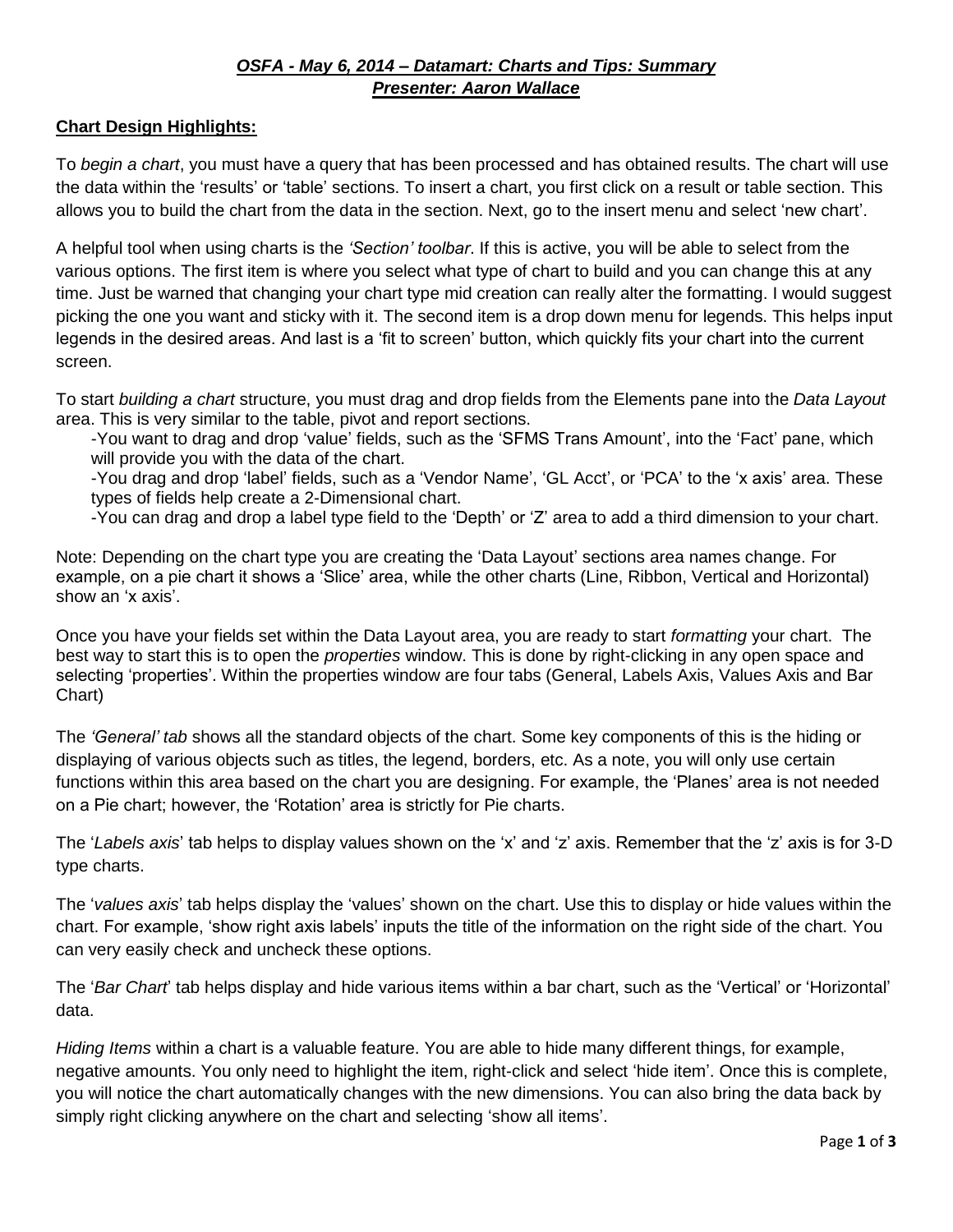*'Add', 'alter' and format items'* on your chart. For example, if you have values on the vertical axis (or left hand side) which are not expanded enough (negative amounts), then you can expand one value and it will take effect on all values. In addition, you may need to add text to data, you can simply double click on data you desire to alter and add some text in the pop up window. The data will also automatically reorder based on the changes.

*Titles* can add a title by simply right-clicking in an open space and select 'insert text'. And to later alter this text, you double-click on the information you want to alter. Be aware that if you click on the data within the chart and not text, you will have the properties window pop open.

*Additional Formatting*: (1) Altering the *grid lines* of the chart. You first left click on the grid line area then right click and you will see the options to display or hide the x and y axis. (2) Changing or adding *color* to the chart. Left clicking on almost anything in the chart will start this task and then you only need to use the short cut keys to complete. (3) Add '*Trend Lines*' or '*Reference lines*': Click on the actual data within the chart, then right-click and select add Trend line or add Reference line. When you add a reference line, you do receive a pop up window where you must select additional data. The important part of this step is to set where your actual line will appear, for example, you can set a fixed amount at a specific value. You can also alter the line style or even show the label value of the line. Note: Both these options *do not* work on a pie chart.

*Grouping*: Grouping is done very similarly to the other sections within Hyperion. You only need to select the items you wish to group, by holding down the shift or ctrl keys and then clicking on the various values. Once you have more than one value selected, you can click the 'group item' button on the short cut menu. You will notice it alters the name of the group and adds an asterisk at the beginning, as well as, it used the title of the first selection in your group. You can always alter the name of the group at any time by double clicking the group name. And don't forget that you only need to click the group button again to ungroup the data.

*Duplicate, rename and delete*: To complete these three options, you start by right clicking on the chart section, then select the operation you desire. If you duplicate a chart, you can very easily change the chart to a different type. Of course, there will be some minor formatting.

## *Pie charts*:

*Pie* Slices: First, pie charts are cut into *slices*, thus the name difference within the Data Layout area. On other charts it shows as the 'x' axis but it shows as 'slice' on a pie chart. When using slices you have the ability to pull out each individually to help them stand out. To pull out a pie slice, select a slice of the pie, right click and choose 'Pull out Slice' on the menu. You can always put back the slice at any time by unchecking the option.

*Extension lines:* To go along with pulling out slices, you can create an *extension line* that connects your slice with the label. You only need to select the slice, right click, and select 'Line to Label'. Once complete, you may want to arrange your labels for better spacing and to do that you just need to drag and drop the values where you desire.

*Percent and Negative amounts*: In addition to the extension option, there are four more options when you rightclick on a pie slice. You can 'show pie values', 'show pie negatives', 'show pie percentages', and 'show pie outline'. You only need to select them to have them work and at any time you can unselect them. I suggest testing how they work to see what works for you.

*3-D view; Rotating:* Setting a 3-D type of view should be done when using a chart type such as a 'Pie'. You can change the 'pie height' and if desired, you can alter the 'pie rotation' in degrees, as well. To do this, you must go back to the properties of the chart. To find the properties, right click in a blank area and go to properties, then the first tab is 'General' and the rotation information is on the right side. Input the data you desire and check the new display. Note: Don't forget that you must have the '3-D objects' option checked to allow the pie height to change. The option is located on the left side of the 'General' tab.